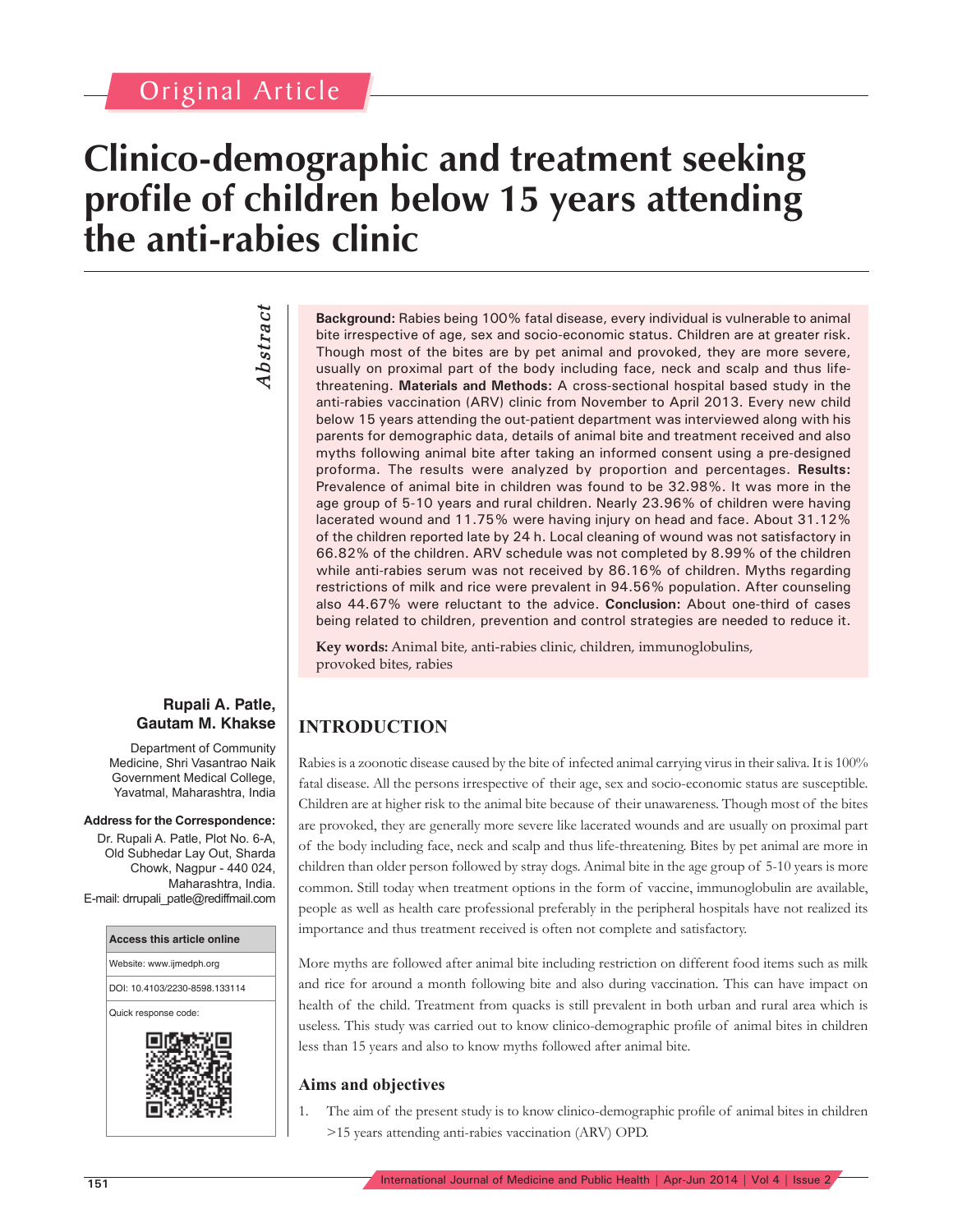### **MATERIALS AND METHODS**

This was a cross-sectional hospital based study done in the clinic of the tertiary care hospital. The study period was for a period of 6 months from November 2012 to April 2013. Daily out-patient department (OPD) attendance at ARV clinic includes around 15-20 new cases of animal bite. Every new child below 15 years attending the OPD was interviewed along with parents or person accompanying the child, after taking informed consent from parents or accompanying person. Using predesigned proforma, they were interviewed for demographic data including age, sex, residence, details of animal bite, treatment received and also myths following animal bite. Details about treatment history included local washing, administration of tetanus toxoid, anti-rabies serum (ARS) and vaccine. Local cleaning of wound was considered satisfactory if the wound was cleaned for about 10 min with soap and water or antiseptic. For classifying the wounds World Health Organization classification of exposure was used.[1]

### **RESULTS**

Of the total cases of animal bite, number of animal bite cases in children below 15 years was found to be 434 (32.98%). It was highest in the month of January and least in the month of April but having no specific trend [Table 1].

In this study, 32.49% of the children were in the age group of 0-5 years which is a serious issue [Table 2]. Nearly 52.53% children were bitten by the stray animal while 44.47% by pet animal. Only ten cases had reported due to wild animal bite. 23.96% of children had lacerated wounds. 44.01% of children were having bite on upper limb followed by 37.10% on lower limbs [Table 3]. When further analyzed, it was found that 51 (11.75%) of the children were having bite on face and head out of which 30 (6.91%) children were having severe lacerated wound. Head and face was a common site in children <5 years of age. 48.39% children were of Category II and 51.61% of Category III bites. No child was of Category I bite [Table 3]. Health seeking behavior was assessed by their time of reporting to the hospital after bite. Only 10.36% of the children had reported to the hospital in less than 1 h. 31.11% of the children had reported after 24 h out of which 16.82% had reported within 3 days and 14.29% after 3 days [Table 4]. 4 (0.92%) children had reported after 15 days of animal bite.

Children under 15 years if completely immunized as per national immunization schedule, don't need post-exposure prophylaxis for animal bite. 261 (60.14%) were completely immunized according to schedule. However, 39.86% had not completed their primary immunization. Hence, they were vaccinated in the OPD with tetanus toxoid [Table 5]. Out of 173 children who were administered with tetanus toxoid, 128 (73.99%) were in the age group of 10-15 years because they had not received dose at 10 years while 37 (21.38%) were in the age group of 5-10 years because they had not received booster dose at 5 years. 8 (4.63%) children were in the age group of 0-5 years because they had not received booster dose at 18 months.

### **Table 1: Distribution of animal bite cases in children below 15 years**

| <b>Month</b> | <b>Total number</b><br>of cases | Number of<br>children | Percentage |
|--------------|---------------------------------|-----------------------|------------|
| November     | 151                             | 43                    | 28.48      |
| December     | 219                             | 60                    | 27.40      |
| January      | 248                             | 93                    | 37.50      |
| February     | 262                             | 88                    | 33.58      |
| March        | 238                             | 88                    | 36.97      |
| April        | 198                             | 62                    | 31.31      |
| Total        | 1316                            | 434                   | 32.98      |

### **Table 2: Demographic profile of children under 15 years attending ARV clinic**

| Demographic characters | Number of children | Percentage |
|------------------------|--------------------|------------|
| Age                    |                    |            |
| 0-5 years              | 141                | 32.49      |
| 5-10 years             | 162                | 37.32      |
| 10-15 years            | 131                | 30.19      |
| Residence              |                    |            |
| Urban                  | 197                | 45.39      |
| Rural                  | 237                | 54.61      |
| Sex                    |                    |            |
| Male                   | 220                | 50.69      |
| Female                 | 214                | 49.31      |

ARV = Anti-rabies vaccination

| Table 3: Distribution of children according to |                         |            |  |
|------------------------------------------------|-------------------------|------------|--|
| description of wounds in animal bite cases     |                         |            |  |
| <b>Description of wounds</b>                   | Number of children      | Percentage |  |
| Animal                                         |                         |            |  |
| Dog                                            | 420                     | 96.78      |  |
| Cat                                            | $\overline{\mathbf{A}}$ | 0.92       |  |
| Pig                                            | 10                      | 2.30       |  |
| Other                                          | $\Omega$                | 0          |  |
| Status of dog                                  |                         |            |  |
| Pet                                            | 193                     | 44.47      |  |
| Stray                                          | 228                     | 52.53      |  |
| Wild                                           | 13                      | 3.00       |  |
| Type of wound                                  |                         |            |  |
| <b>Bite mark</b>                               | 109                     | 25.12      |  |
| Puncture wound                                 | 64                      | 14.75      |  |
| Abrasion                                       | 157                     | 36.17      |  |
| Lacerated wound                                | 104                     | 23.96      |  |
| Site of bite                                   |                         |            |  |
| Upper limb                                     | 191                     | 44.01      |  |
| Lower limb                                     | 161                     | 37.10      |  |
| Head and face                                  | 51                      | 11.75      |  |
| Trunk                                          | 4                       | 0.92       |  |
| <b>Back</b>                                    | 27                      | 6.22       |  |
| Category of wound                              |                         |            |  |
| L                                              | $\Omega$                | 0          |  |
| Ш                                              | 210                     | 48.39      |  |
| Ш                                              | 224                     | 51.61      |  |

ARV was advised to all 434 children, but it was not completed by 8.99%. Out of 39 individuals who had not completed schedule, 19 (48.72%) individuals had not received one dose and 20 (51.28%) had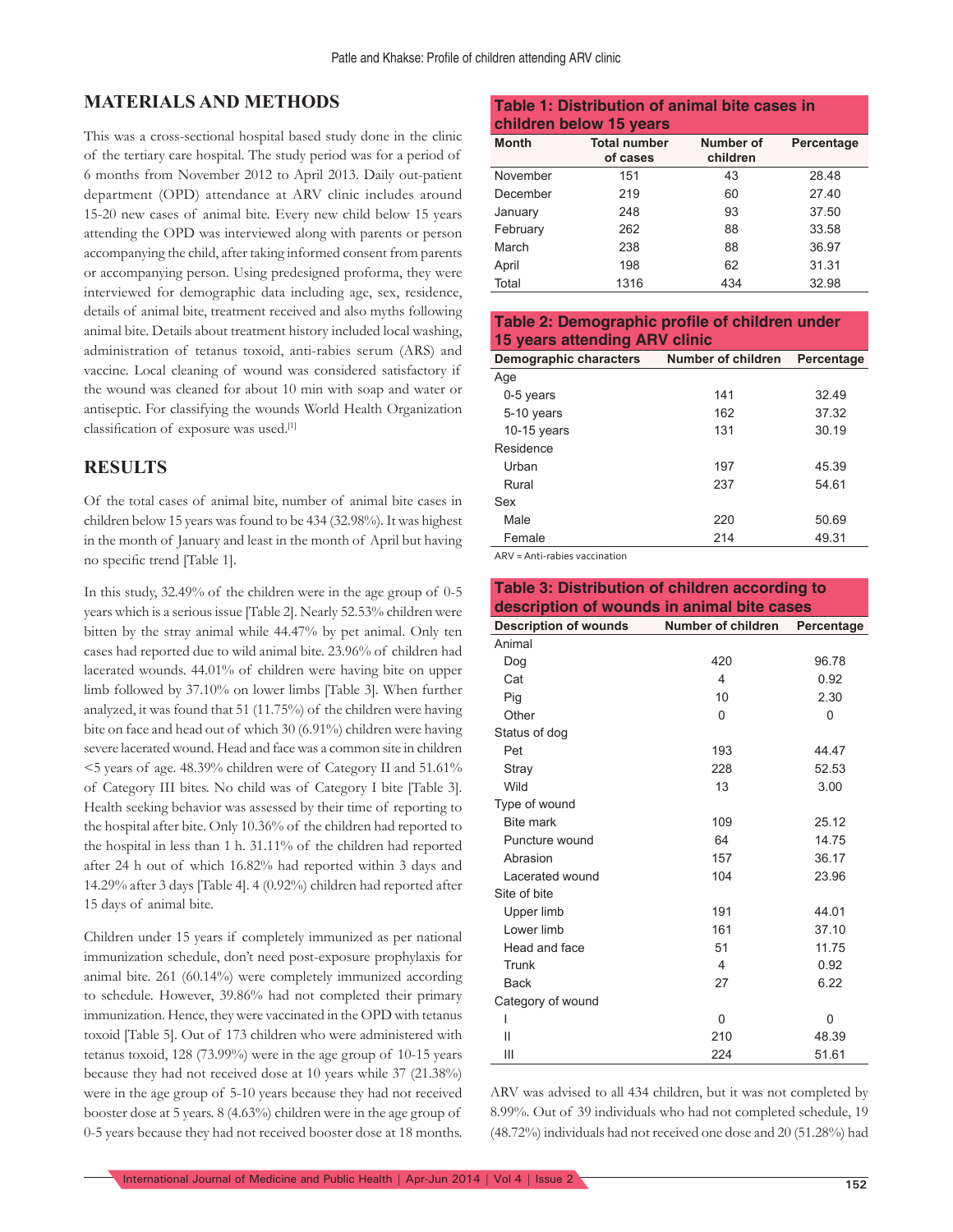not received 2 doses. It was important that 86.16% children did not receive ARS [Table 5]. Reasons for not receiving ARS were exposure to pet dog, unwillingness to sign the consent. Unavailability of ARS in the hospital along with unwillingness of parents to purchase it because of its cost is another factor.

It was important finding that myths following animal bite cases are very prevalent in the population attending ARV clinic. 410 (94.56%) of the parents said that it is important to avoid rice and milk after dog bite and also during vaccination. 15 (3.62%) had applied oil and turmeric at the site of bite. Although 33 (7.55%) had taken treatment from the traditional quack before coming to hospital. After counseling in ARV OPD about myths it was found that 55.33% of the individuals had started the routine diet to their children while 140 (44.67%) were reluctant to advice. Reason given was pressure by elderly in the house and fear shown by neighborers of developing disease when these restrictions not followed.

### **Table 4: Distribution of children according to time of reporting to the hospital**

| Time of reporting                                                       | Number of children Percentage |       |
|-------------------------------------------------------------------------|-------------------------------|-------|
| Time of reporting to hospital                                           |                               |       |
| $<$ 1 $h$                                                               | 45                            | 10.36 |
| 1 $h-1$ day                                                             | 254                           | 58.53 |
| 1 day-3 days                                                            | 73                            | 16.82 |
| >3 days                                                                 | 62                            | 14.29 |
| Reasons for reporting late<br>$(>1$ day) <sup>*</sup>                   |                               |       |
| Not told by child about bite                                            | 59                            | 43.71 |
| Treatment by traditional<br>quacks initially                            | 33                            | 24.44 |
| Unawareness regarding<br>importance of early reporting<br>in bite cases | 30                            | 22.22 |
| Animal well and alive                                                   | 13                            | 9.63  |

\*135-reported late (>1 day)

| Table 5: Distribution of children according to |  |
|------------------------------------------------|--|
| treatment received after animal bite           |  |

| <b>Treatment of wound</b>                                                     | Number of children | <b>Percentages</b> |
|-------------------------------------------------------------------------------|--------------------|--------------------|
| Local cleaning                                                                |                    |                    |
| Satisfactory                                                                  | 144                | 33.18              |
| Not satisfactory                                                              | 290                | 66.82              |
| Tetanus toxoid                                                                |                    |                    |
| Completed primary<br>immunization as per<br>national immunization<br>schedule | 261                | 60.14              |
| Tetanus toxoid given                                                          | 173                | 39.86              |
| ARS*                                                                          |                    |                    |
| Yes                                                                           | 31                 | 13.84              |
| No                                                                            | 193                | 86.16              |
| ARV                                                                           |                    |                    |
| Schedule completed                                                            | 395                | 91.01              |
| Schedule not completed                                                        | 39                 | 8.99               |

\**N* = 224 as ARS is indicated in all Category III bites. ARS = Anti-rabies serum, ARV = Anti-rabies vaccination

### **DISCUSSION**

In this study, almost one-third of the OPD patients visiting to ARV clinic were children less than 15 years. A study done by Behera *et al.*[2] and Mohanty *et al*. [3] showed prevalence of animal bite in Children from 0 to 14 years to be more than 33%. In a study by Bedi *et al*. [4] and Lai *et al*.,<sup>[5]</sup> half of the animal bite victims were in children <10 years of age.

In our study, 37.32% of the children were in the age group of 5-10 years. Nearly 32.49% of children were less than 5 years which is a serious issue. In a study by Bajwa and Anjum<sup>[6]</sup> showed prevalence of animal bite was same in children between 5 and 15 years but cases in the age group of 5 years were 8.6%. Dog bite mostly by pet or stray dog was the most common similar to those found by Bedi *et al*. [4] and Behera *et al*. [2] In our study although most common injury was abrasion, around 24% of the children suffered lacerated wounds, thus increasing the severity. However, 11.75% of children had injury on head and face. The injury on head and face was lacerated wound in most of the cases. According to study by Vinay *et al.*[7] most common site of bite was lower limb followed by upper limb and head and neck.

In our study none belonged to Category I bite. This also suggests unawareness of people to report to hospital in case of licking by animal. In a study by Behera *et al*. [2] majority of cases (95.6%) were having Category III exposure. Only 0.5% were Category I exposure which did not require any treatment. In our study, 58.53% of the children had reported within 24 h of animal bite. Most common reason was delay in the revelation by child about the wound. This could also be because of unawareness of children or fear of parents. Nearly 10.36% of subjects had reported within 1 h of bite. Thus around 69% of the children reported within 24 h which is greater than in most of the studies. In a study by Behera *et al.*,<sup>[2]</sup> after exposure, 12.6% of the patients came to ARC within 24 h after exposure. 2.4% of subjects reported to the ARC after 7 days of exposure and 0.5% reported after 1 month of exposure. In a study by Khokkhar *et al*. [8] found that 31.03% reported after 24 h.

Local cleaning of wound after animal bite reduces risk by 80%. But it was not satisfactory in 66.82% of the children. During national immunization schedule, five doses of DPT and 2 doses of tetanus toxoid at 10 and 16 years has to be received. However it was incomplete to date in 39.86% of children which is a serious issue. ARS is recommended for Category III wounds. But in our study, it was received by 13.84% of the children. A study by Vinay *et al.*[7] found only 8.2% of the Category III patients received ARS, the reasons were almost same in both the studies, also suggests common problems in different regions. Although 91% of the children completed their ARV schedule, 9% had not completed it. They didn't even visit the hospital after missing their schedule. They could not be followed thereafter.